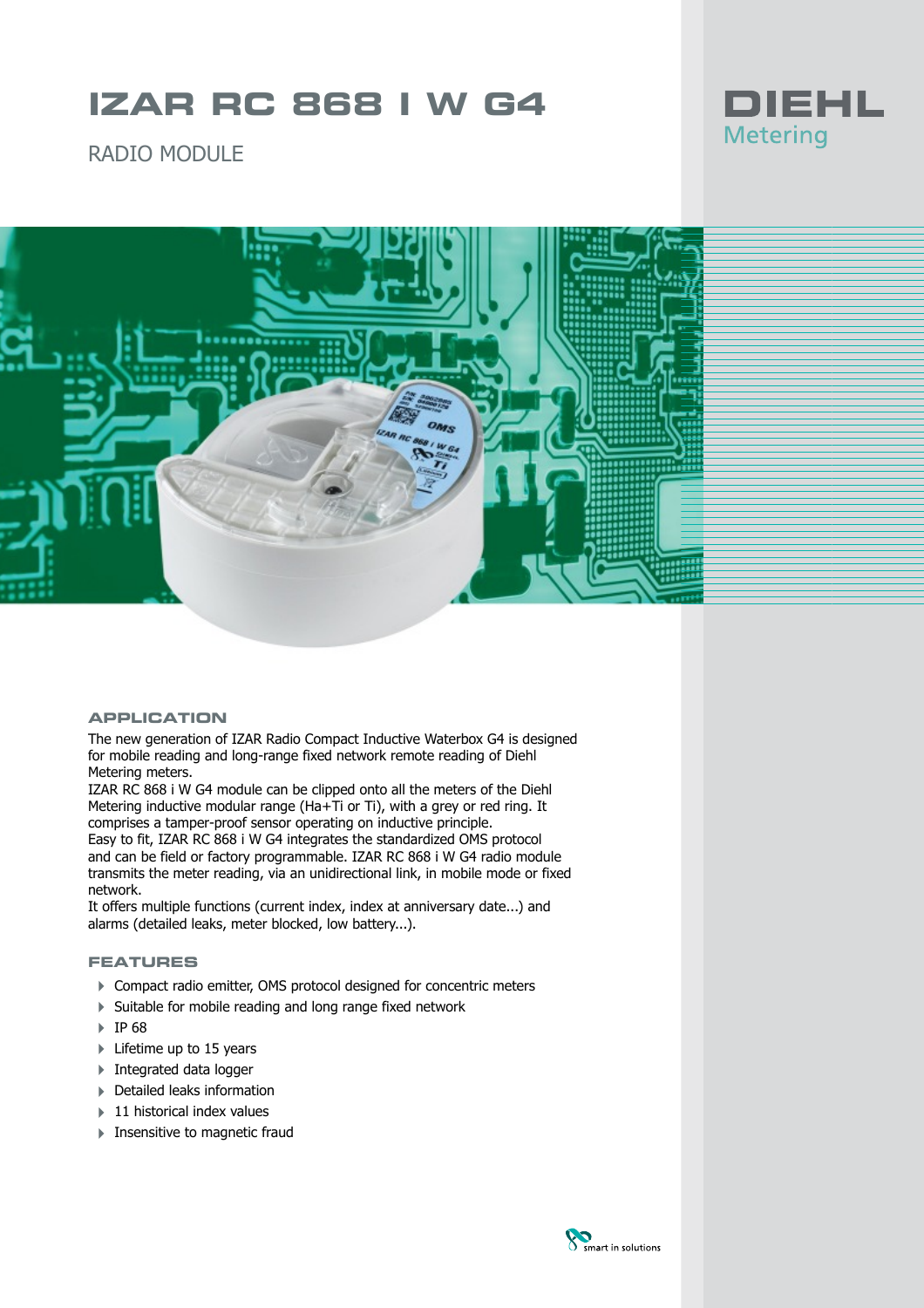# **IZAR RC 868 I W G4**

RADIO MODULE

## **PRINCIPLE OF OPERATION**

IZAR RC 868 i W G4 includes an electronic circuit that collects the data coming from a Diehl Metering water meter and transmits in real time the index and other operating information every 12 seconds in mobile R3 mode and every 15 minutes in long-range fixed network R4 mode.

## Mobile reading in walk-by / drive-by / passive drive-by:

The data sent by IZAR RC 868 i W G4 is collected using either a handheld computer or tablet equipped with an IZAR RECEIVER BT in walk-by or drive-by mode or with an IZAR RDC VEHICLE in passive drive-by mode. Data is then transferred directly to a centralized monitoring system.

#### Fixed network:

A fixed receiver IZAR RDC STANDARD/IZAR RDC BATTERY (fixed network R3) or IZAR RDC PREMIUM (long-range fixed network R4) installed in a fixed location will collect the data and send it at predefined intervals, via GPRS or LAN, to a centralized server. Reading through M-Bus application with an IZAR CENTER associated to an IZAR RECEIVER M-BUS and IZAR@NET 2 software is also possible.

#### Logger functions:

IZAR RC 868 i W G4 has an integrated data logger that registers consumption at a regular intervals. In case of consumer dispute or for analysis purposes, the data is available via the IrDA interface of the module and is transferred to the handheld or computer/tablet via a dedicated application. The consumption backup interval is programmable between 1 to 40 minutes. This interval can be modified thanks to the same dedicated application.

# **TECHNICAL DATA**

|                         |    | <b>IZAR RC 868 i W G4</b>                                                 |
|-------------------------|----|---------------------------------------------------------------------------|
| Communication protocol  |    | OMS Volume 2 Version 3.0.1                                                |
| Frequency               |    | MHz 868.95 (R3 mode) and 868.30 (R4 mode)                                 |
| <b>Modulation</b>       |    | <b>FSK</b>                                                                |
| Transmission power      | mW | - 16                                                                      |
| Transmission mode       |    | Unidirectional                                                            |
| Radio range             |    | Up to 500 m (R3 mode) and 1.5 km (R4 mode) depending on the environnement |
| Approval                |    | EN 300 220, CE, RED directive, EN 13757-3/-4                              |
| Power supply            |    | Lithium 3.6 V                                                             |
| <b>Battery lifetime</b> |    | Up to 15 years $*$                                                        |
|                         |    |                                                                           |

\* Standard conditions of use and temperature. Theoretical life, with no guarantee.

## **AMBIENT CONDITIONS**

|                             | <b>IZAR RC 868 i W G4</b> |
|-----------------------------|---------------------------|
| Operating temperature range | $\degree$ C $-15+55$      |
| Storage temperature range   | $\degree$ C $-20+70$      |
| Ambient humidity            | $\%$ 0  100               |
| Protection class            | IP 68                     |

#### **CONFIGURATION**

|                   | <b>IZAR RC 868 i W G4</b>                                                                                                                                                                                                 |
|-------------------|---------------------------------------------------------------------------------------------------------------------------------------------------------------------------------------------------------------------------|
| Interface         | <b>IrDA</b>                                                                                                                                                                                                               |
| Alarms management | Leak detection   Radio disconnected   Meter stopped   Overflow   Underflow   Backflow  <br>Low battery indicator                                                                                                          |
| <b>Functions</b>  | Current index $+11$ historical index values (yearly, monthly, weekly or daily)   Detailed leaks<br>information: numbers of leaks, number of leaks day, date of the last leak, estimated volume<br>of the leak(s) $\ldots$ |
|                   |                                                                                                                                                                                                                           |

## **DATA LOGGER**

|            | <b>IZAR RC 868 i W G4</b>                                                                                                                                          |
|------------|--------------------------------------------------------------------------------------------------------------------------------------------------------------------|
| Interface  | IrDA + dedicated application working with hand-held terminal and/or laptop computer.                                                                               |
| Management | Historical index   Access to the radio module memory (up to 3,500 values) in case of<br>consumer dispute. The backup interval is programmable between 1 to 40 min. |
|            |                                                                                                                                                                    |

Diehl Metering S.A.S. ∙ Head Office ∙ 67 rue du Rhône · BP 10160 · FR-68304 Saint-Louis Cedex · Phone: + 33 (0)3 89 69 10 · Fax: + 33 (0)3 89 69 72 20 · metering-France-info@diehl.com · www.diehl.com/metering International Sales ∙ 67 rue du Rhône ∙ BP 10160 ∙ FR-68304 Saint-Louis Cedex ∙ Phone: + 33 (0)3 89 69 54 21 ∙ Fax: + 33 (0)3 89 69 54 22 ∙ metering-France-export@diehl.com Subject to technical adjustments.